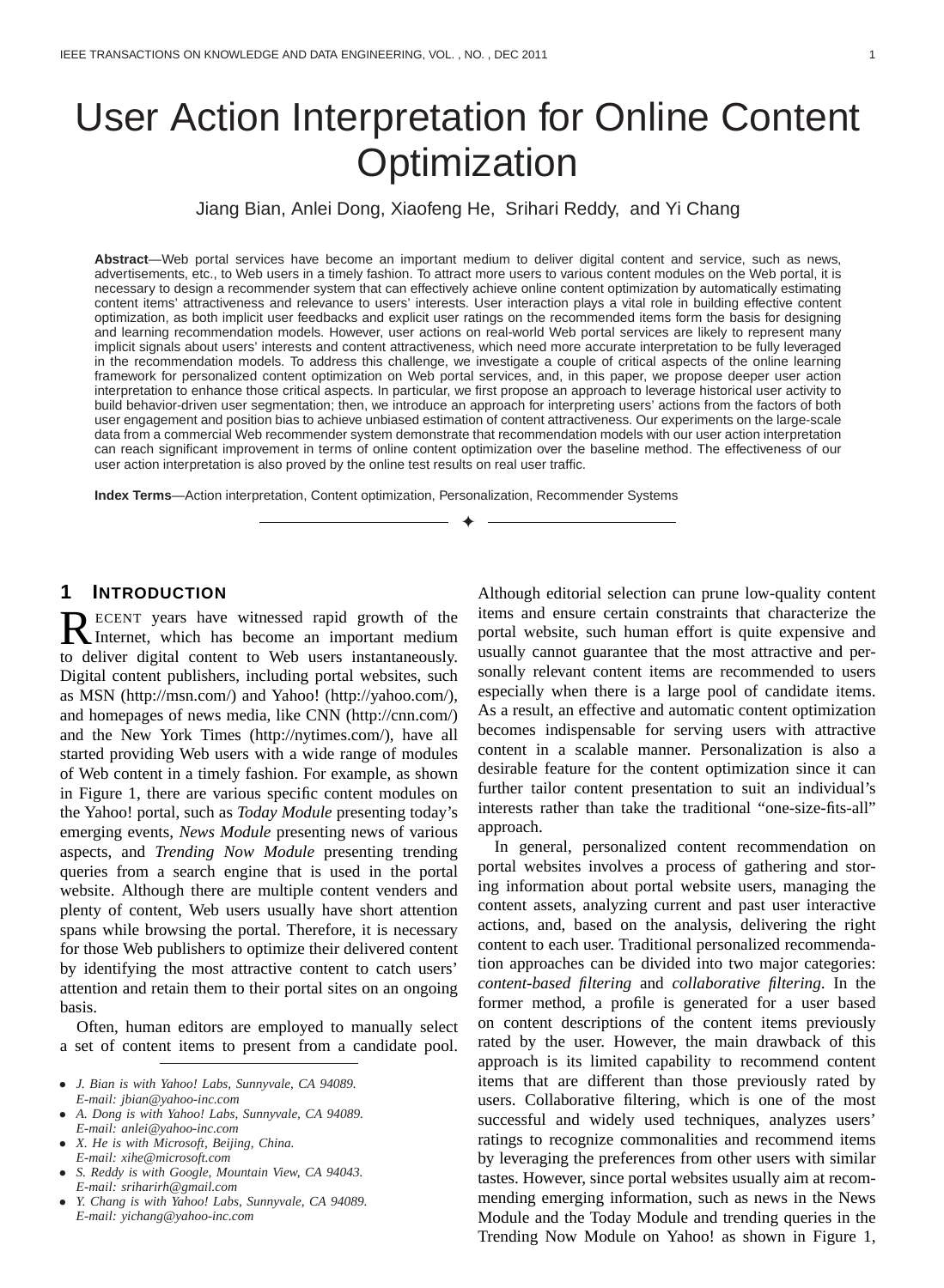

Fig. 1. A snapshot of Yahoo! front page. The page contains multiple recommendation modules such as Today module, Trending Now module and News module.

collaborative filtering may not be appropriate since it suffers from the cold-start problem [26].

Although hybridization can alleviate some of the weaknesses associated with collaborative filtering and other recommendation techniques, there are still a few critical challenges that are unique to content optimization at portal websites and have not been well-studied in the literature. First, as there is a big traffic of users' visiting in every minute, portal websites can attract a large number of users actions in terms of browsing and clicks on presented content modules. Such user action information can obviously provide strong signals of users' recent interests on the content item. However, it is quite a challenge to incorporate them into the recommendation model in real time or near real time. Second, as the purpose of personalization is to provide users with personalized experience of highly attractive content, the problem of how to appropriately define user segments (i.e. divide users into different groups according to their interests) to achieve personalization becomes crucial for effective content optimization. Moreover, since user action information plays a vital role in modeling users' interests and content items' attractiveness in the recommender system, accurate understanding of user actions become one of essential factors to reach high recommendation performance.

To address all of these challenges, in this paper, we first introduce a *parallel-serving-buckets* online learning framework which can instantaneously model the user actions (i.e. browse and click) in the recommender system in order to serve users with better recommendation. In this online learning framework, we propose to use a dedicated model to estimate the attractiveness score, specified as click-through rate (CTR), for each candidate content item individually. To achieve personalized recommendation in our framework, we employ a divide-and-conquer strategy, which first categorizes users into diverse groups based on their interests as modeled by user action information, and then serve users in each group with recommendation modeled by user actions of those users in the same group.

Furthermore, to build effective recommendation model, we propose more accurate approaches to interpret user actions, especially in terms of user engagement and position bias when users browse or click content items. The new user action interpretation can benefit recommendation by sampling those user visit events that are really informative to learning the recommendation model.

To summary, the main contributions in this paper include:

- An effective online learning framework for taking advantage of user actions to serve content recommendation in real time or near real time;
- A new approach to leverage historical user activity to build a behavior-driven user segmentation, which results in higher engagement after application to the personalized content optimization;
- A novel approach of interpreting users' actions for the online learning to achieve better estimation on content items' attractiveness, including taking into account the factors of both user engagement and position bias.

The rest of this paper is organized as follows. Section 2 reviews the literature in content optimization. In Section 3, we propose our online learning framework for recommendation and point out the critical challenges for achieving better recommendation. To address these challenges, Section 4 proposes more accurate user action interpretation to achieve better personalization and refine the online learning approach by filtering out non-informative user visit events. A large-scale evaluation and discussion based on the data from a commercial portal website are presented in Section 5. In this section, we also include the model tests on real user traffic beyond offline experiments. We conclude the paper and point out future work in Section 6.

# **2 RELATED WORK**

Content optimization is defined as the problem of selecting content items to present to a user who is intent on browsing for information. There are many variants of the problem, depending on the application and the different settings where the solution is used, such as articles published on portal websites [3], [2], news personalization [12], [28], recommendation of dynamically changing items (updates, tweets, etc), computational advertising [7], [32] and many others. This work will address one variant that displays the best set of trending queries from a search engine in a module on the portal website. This application is different from the task of query suggestion in web search in the sense that it recommends popular queries to users from a certain pool of globally trending queries while query suggestion suggests queries relevant to what the user just submitted to a search engine.

There are two major categories of approaches for content recommendation, content-based filtering and collaborative filtering. The former one reflects the scenario where a recommender system monitors a document stream and pushes documents that match a user profile to the corresponding user. Then, the filtering system uses explicit relevance feedback from users to update the user's profile using relevance feedback retrieval models [41], [40], [42]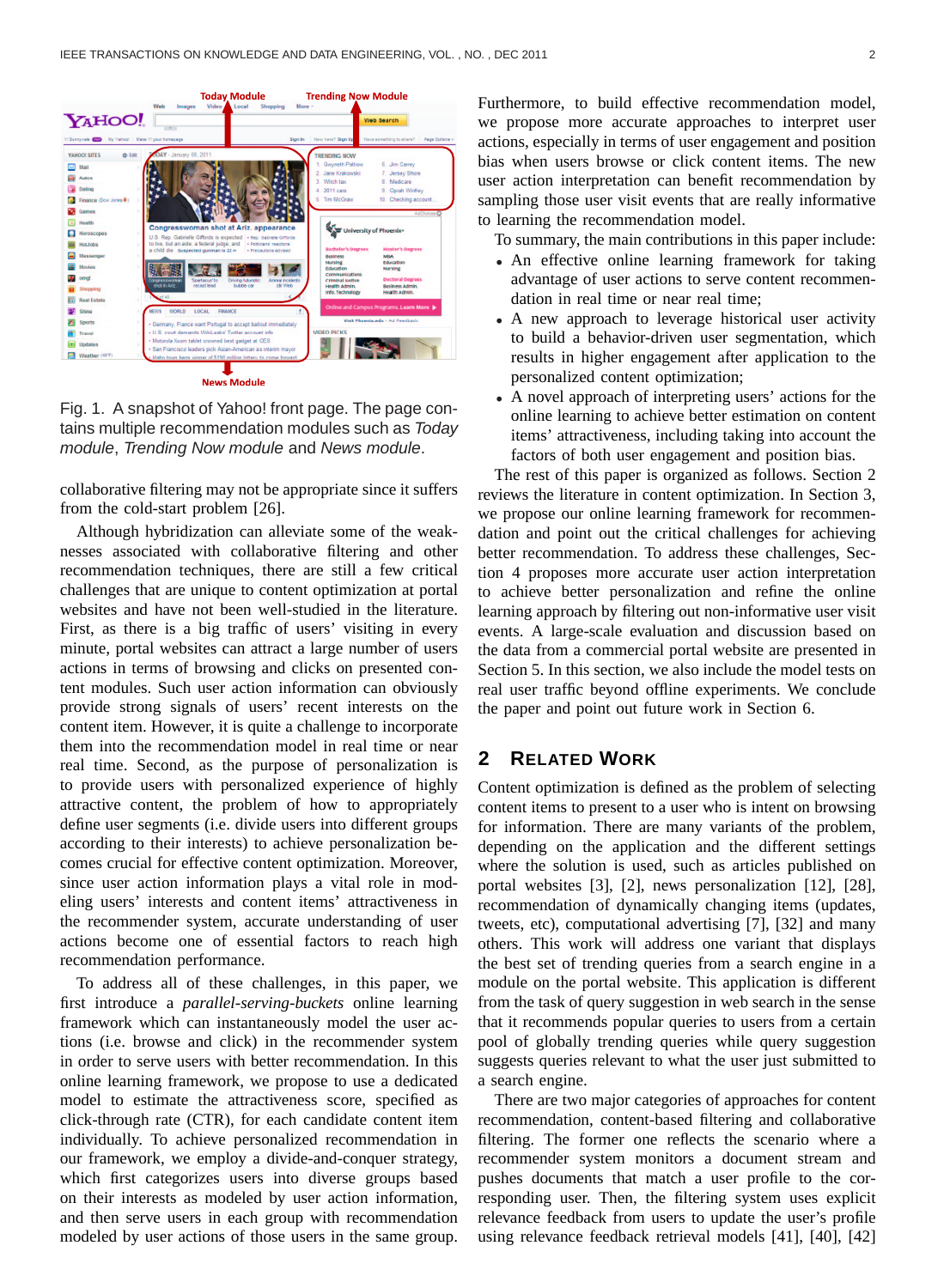or machine learning algorithms [27], [39]. Collaborative filtering goes beyond merely using document content to recommend items by taking advantage of information from other users with similar tastes and preferences [26], [21], [20], [19], [35]. Previous studies [31], [38], [14], [25] have tried to combine both techniques for more effective content optimization.

Most of existing studies focus on building the offline recommendation model. However, in this work, we aim at addressing the problem of online content recommendation. Those previous approaches may not be good enough because, in the context of online content recommendation, both the content pool and users' interests change very frequently, and offline models cannot be updated according to such changes very efficiently. To address this problem, we propose an online learning framework for personalized recommendation. In our work, we also leverage user behavior information to combine the two techniques. In particular, we apply user action interpretation to model relevance feedback used in content-based filtering. We employ user behavior based segmentation, which follows the direction of collaborative filtering, to improve the effectiveness of the content recommendations. Note that, in this work, the content itself of the items is not used in building the recommendation model since the corresponding computational cost is a little large especially when we target at online recommendation. But, the content based features could be used to address the cold-start problem even in online recommendation. Due to the space limit, we will not cover this direction in this paper.

To improve personalized content optimization, using historic user behavior information on the respective applications have been explored by a couple of previous studies. These have demonstrated that such information can be extremely helpful for improving recommendation performance. For instance, many studies propose building user profiles for content scoring in the recommender system. [6] describes an approach to build user profile models for adaptive personalization in the context of mobile content access. YourNews [5] allows users to customize their interest profiles through a user model interface. These studies on user behaviors show the benefit from customization, but also warns of the downside impact on system performance. In our application we take advantage of user behavior information without explicitly soliciting it from users. Newsjunkie [16] provides personalized news feeds for users by measuring news novelty in the context of stories the users have already read. In our work, we go beyond the module of trending queries, the target applications. We also utilize user behavior information from other modules on the portal website to optimize the recommendation performance.

A personalized service may not be exactly based on individual user behaviors. The content of the portal website can be tailored for a pre-defined audience, based on offline research and conjoint analysis. In very early studies [37], homogeneous groups of consumers are entailed by the use of a priori segmentation. For example, recommendations can be based on demographic classes categorized by users'

personal attributes. However, such user segmentation on the basis of simple demographic variables does not necessarily reflect different users' interests on the content of the portal website. [10] and [11] recently proposed user behavior feature-based models for personalized services at individual and segmentation levels, respectively. Those personalized models are shown to outperform several demographic segmentation models. However, they did not analyze the quality of each of more than 1000 user behavior features. In our work, we take advantage of user click information to select a subset of user behavior features with high quality.

Considerable research on user action interpretation has been conducted in the context of web search. In particular, online user behavior modeling has attracted much attention in recent years. Some work discussed user behavior models based on controlled user studies [22], [33], while other studies focused on large-scale log analysis [36], [15]. Recently, some research [18], [17] has used eye-tracking studies to understand in detail how searchers examine search results, meanwhile dwell time interpretation has also attracted significant attention [24], [23] and has been extensively used for various information retrieval tasks [8], [29], [4]. However, user action interpretation has not received much attention in the studies of content optimization. Our work proposes to deeply analyze user action interpretation for content optimization. In particular, we leverage user behavior information to sample training examples in order to remove those that can benefit little for learning the effective model. To our best knowledge, there are very few of previous works that have studied interpreting user actions in the context of content optimization. Das et al. [13] and Liu et al. [30] have made earlier effort to enhance news recommendation based on users' click behaviors. Beyond them, our work will propose a more comprehensive study on the effects of users' behaviors for online content optimization, and our study will be expanded into any content module

# **3 ONLINE LEARNING FOR PERSONALIZED RECOMMENDATION**

In this section, we introduce our online learning framework for personalized content recommendation as well as the key components of this framework. Furthermore, we point out the critical challenges for building such a system, which will be addressed in detail in the next section.

#### **3.1 Problem formulation**

As we target recommendation applications at content modules on web portals, our goal is to optimize content recommendation such that a certain user engagement metric, such as overall CTR, is maximized. For a pool of candidate items, human editors can be employed to manually rank the candidate items according to content attractiveness and users' interests and then recommend top ranked items to users. However, it requires expensive human effort and cannot guarantee that the most attractive and relevant items are recommended to users due to the interest gap between editors and Web users. Therefore, we attempt to design a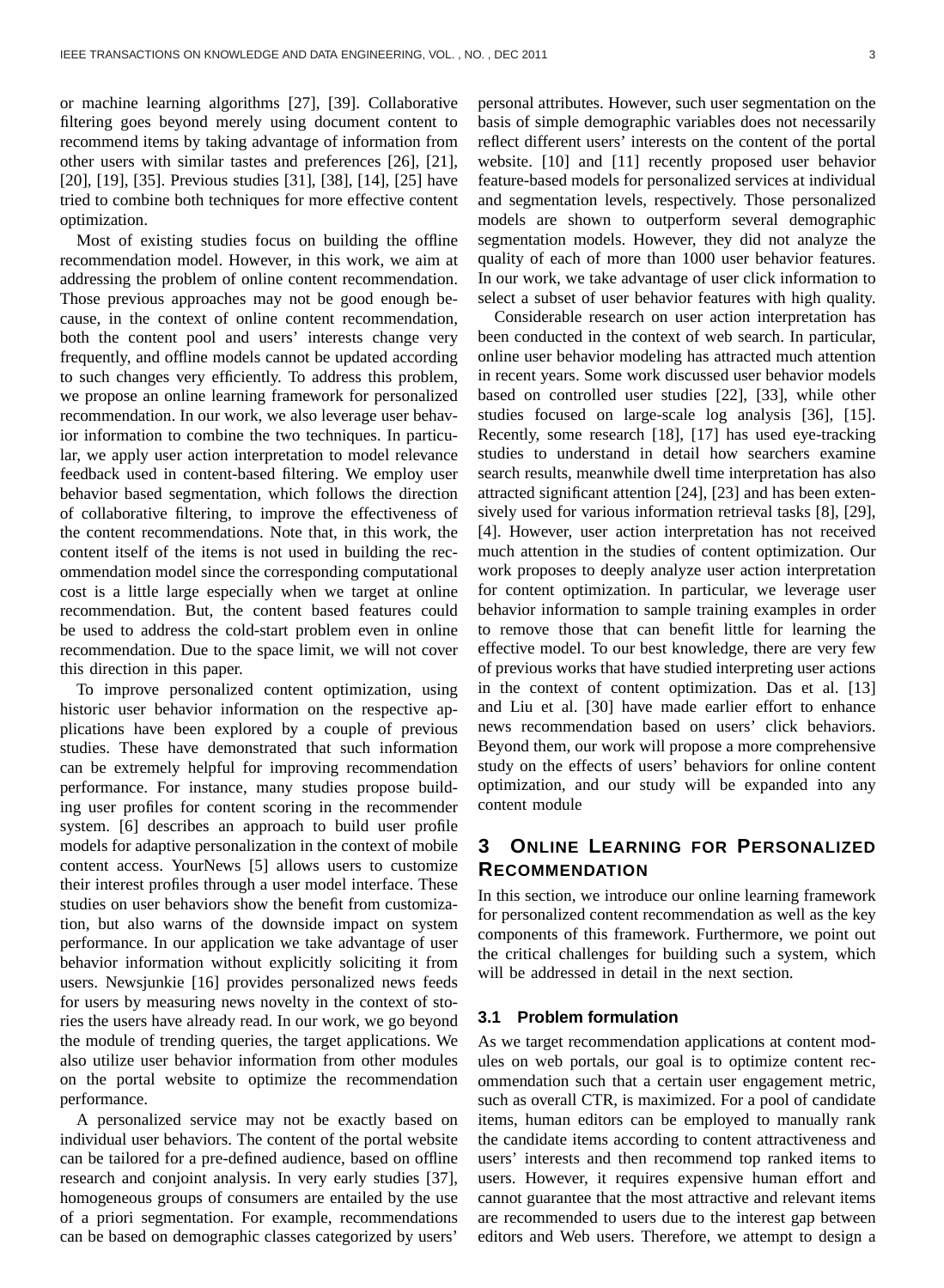recommender system that achieves content recommendation by automatically estimating candidate items' attractiveness and relevance to users' interests. Such a recommender system has three critical characteristics:

- 1) *Online learning*. To attract more users to browse and click content items displayed on the content modules on portal websites, an online learning methodology is necessary because it enable us to model users' behaviors (i.e. clicks and views) on the portal websites as implicit feedbacks and update the recommendation model accordingly in real time (or almost real time), so as to serve more attractive and relevant content to users.
- 2) *Per-item model*. To build effective online recommendation model, the straightforward but reliable method is to apply a dedicated model for each candidate content item to estimate its attractiveness/relevance score. Using these dedicated per-item models, we can rank all items by their respective recommendation scores in the descending order and present the top ranked ones to users. Under the scenario of online learning where real-time user feedbacks are available, the ranking score of an item can be estimated by its CTR, which represents a strong signal of attractiveness of this item to users. In the rest of this paper, we will apply the per-item model by default without explicit declaration.
- 3) *Personalization*. Personalization has become very important for content optimization as it provides users with a customized experience of highly attractive and relevant content, so as to enhance user engagement, conversions, and long-term loyalty. To introduce personalization for content optimization, our online learning framework employs a *divide-and-conquer* strategy. In particular, we divide users into a few different groups based on user profiles; for each group of users, the recommender system serves them with the models which are updated using user actions only by those belonging to the same group. This approach is referred as personalization driven by *user segmentation*.

In the rest part of this section, we will elaborate each of these three components in details.

### **3.2 Online Learning**

To enable online learning for content optimization, we introduce a *parallel-serving-buckets* approach. Figure 2 illustrates the flowchart of this online learning approach for the system. We use the term *bucket* to denote a part of the whole users visit traffic on portal websites. Different *buckets* yield different strategies to serve recommendation. Specifically, in our *parallel-serving-buckets* framework, we divide the whole users visit traffics into two parallel buckets serving simultaneously in the system: *random learning bucket* and *serving bucket*. When a user visits the portal website, this visit event can be randomly assigned into either the *random learning bucket* or the *serving bucket*.

Within the *random learning bucket*, a certain number of items are randomly sampled from the pool of candidates



Fig. 2. Online learning flowchart. A Random learning bucket is used for exploration purpose. At the end of each time interval, the model for each candidate item is updated based on the users' clicks and views in random learning bucket during this time interval. In the next time interval, the updated model is applied to the corresponding candidate item in the serving bucket. In this way, all the candidate items are displayed by ranking scores (computed by their corresponding updated models) in the serving bucket.

to serve as recommended items for each user visit. In our system, we limit the *random learning bucket* to occupy only a small fraction of the whole traffic, thus, the probability that a user visit falls into this bucket is very small. We use this *random learning bucket* to estimate item CTRs for all time intervals. Although serving candidate items at random is obviously not the optimal recommending strategy, this *random learning bucket* can benefit the online learning in another way. In particular, since each of items from the candidate pool have the equal chances to be served to users in the *random learning bucket*, we can obtain the unbiased estimated CTR for each item based on users' feedbacks in this bucket. Such unbiased CTRs can be further used as strong signals of users' interests on the respective items to benefit online learning model, i.e. the model of *serving bucket*.

In our *parallel-serving-buckets* approach, as shown in Figure 2, all the models in both buckets are updated simultaneously every 5 minutes (i.e., the time interval  $[t, t + 1]$ ) equals 5 minutes in Figure 2). In general, within the *serving bucket*, each per-item model, at a certain time point  $t + 1$ , is adapted to the observations (users views and clicks) the corresponding item from the *random learning bucket* during the time interval  $[t, t + 1]$ . The updated models are then applied to the candidate items in *serving bucket* and the items are displayed by the ranking scores in descending order.

## **3.3 Per-Item Model**

To build effective online recommendation model, the straightforward but reliable method is to apply a dedicated model for each candidate content item to estimate its attractiveness/relevance score. Using these dedicated peritem models, we can rank all items by their respective recommendation scores in the descending order and present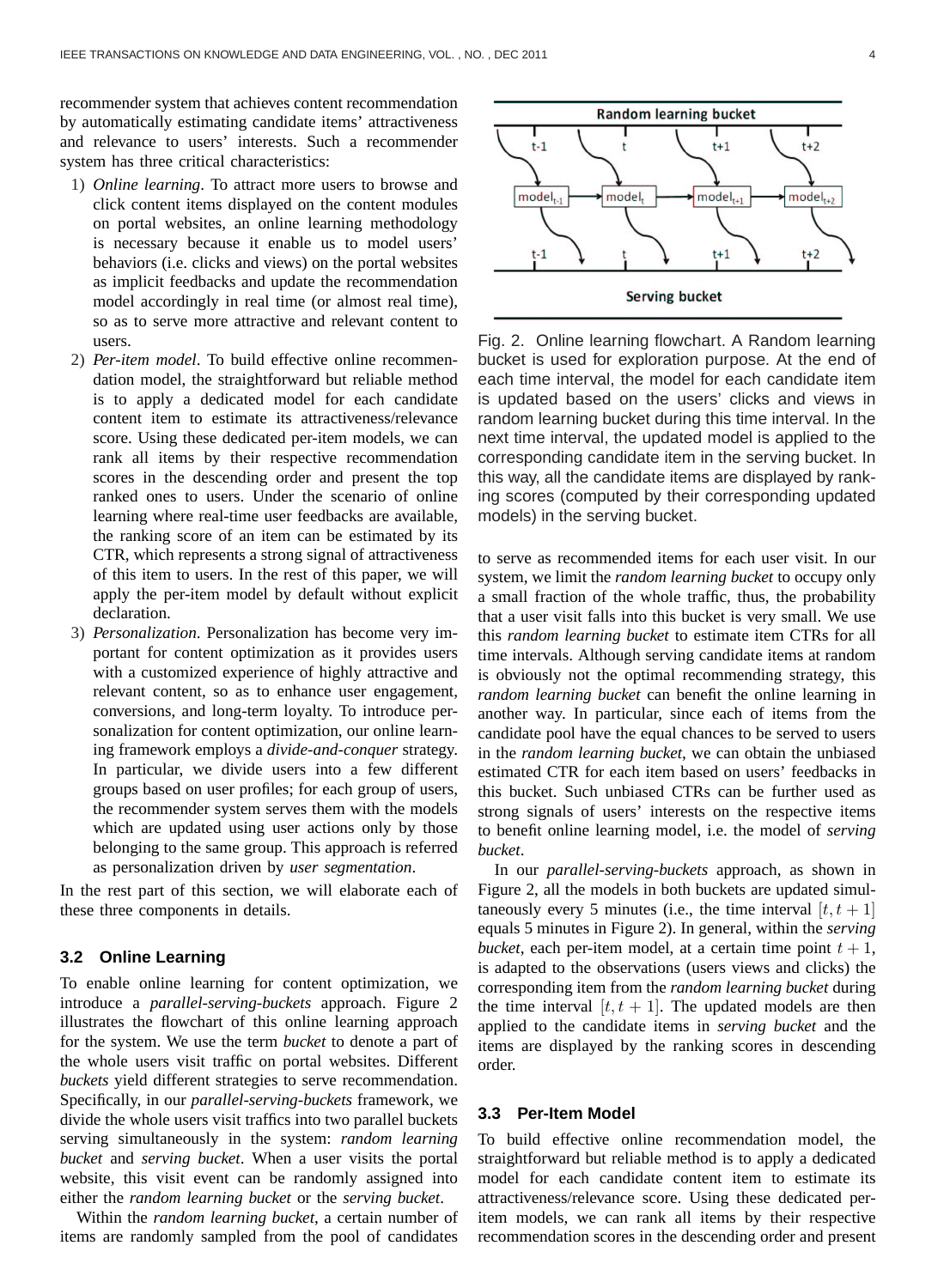the top ranked ones to users. To adapt per-item model in our online learning framework, it is essential to employ an effective method for updating per-item models. In this paper, we employ a *Estimated Most Popular* (EMP) model. Assume during the time interval  $[t, t + 1]$ , an item was displayed to users  $n_{[t,t+1]}$  times, which resulted in  $c_{[t,t+1]}$ clicks, and assume this item's CTR estimation is  $p_t$  predicted by its previous model at time  $t$ ; then, for the model of this item at time  $t + 1$ , the CTR estimation of this item is updated as

$$
p_{t+1} = \frac{\gamma_t p_t + c_{[t,t+1]}}{\gamma_t + n_{[t,t+1]}} \tag{1}
$$

where  $\gamma_t$  is the sample size of the prior belief, which is updated as

$$
\gamma_t = \omega \gamma_{t-1} + n_{[t-1,t]}
$$
 (2)

in which  $\omega$  is a time-decay factor to discount the samples which happened long time ago.

The intuition in Equation (1) is that, given its prior probability  $p_t$ , the CTR estimation is updated according to new observations of clicks and views during time interval [t, t + 1]. The sample size  $\gamma_t$  is used to control the balance between the prior probability and new observations. The higher the value of  $\gamma_t$ , the more confidence we have on the prior probability. If the value of  $\gamma_t$  is set lower, the CTR estimation relies more on the new observations. More details of EMP can be found in [1]. In this paper, the EMP approach is regarded as the baseline, which is to be compared with new proposed approaches based on user action interpretation that we will explore in the next section.

#### **3.4 User Segmentation**

To introduce personalization for online content optimization, we propose employing *user segmentation* based approach, in which homogeneous groups of users are entailed by a priori segmentation [37], where each segment of users are served with the dedicated recommendation model. There are a few other categories of personalization approaches; however, the user segmentation approach yields advantages in terms of both simplicity and reliability, especially for real-world commercial recommender systems. Note that, user segmentation based personalization is not a deep personalization as it cannot provide the specific solution for each user. But, the following experiments based on such shallow personalization still demonstrate that there is a big potential benefit from personalization to improve online content optimization.

To integrate user segmentation into the online learning approach as introduced in Section 3.2, users are divided into a small number of groups, each of which has its exclusive online learning and serving process. In other words, each user group has its own per-item models which are learned based on clicks and views only from the users belonging to the corresponding group, and the serving results using these models are also only applicable to the users belonging to the corresponding group.

To obtain this user segmentation, we propose generalizing a set of user features and then applying clustering techniques to group users based on extracted features. We collect two major categories of user features that is available to the portal website owner: 1) *Explicit features*: the personal information explicitly requested by the portal website, such as age, gender, location, preferences, etc. 2) *Implicit features*: various types of users' behaviors tracked by portal website, such as browsing and purchasing patterns of users on the pages within this website, etc. Both of these two categories of user features can implicitly represent users' preferences and recent interests over Web content. In our recommender system, each user is represented as a vector of features, whose dimensionality can be more than 1,000 in our experiments. The specific clustering techniques will be discussed in the next section.

## **3.5 Challenges**

In this section, we have presented the online learning approach for content optimization which implements personalization based on user segmentation. However, there are two critical challenges:

1) *How to appropriately divide users into different groups?* The criterion for a good user segmentation is that homogeneous users (users with similar interests, characteristics, behaviors, etc.) should belong to the same group, while heterogeneous users should belong to different groups. Although it is possible to heuristically set some rules to group users based on explicit user features, it may not be optimal to represent users' different interests. Since we can extract a large number of implicit user behavior features, which provides more signals of users' interests, it becomes challenging to develop an automatic method for deriving better user grouping based on users' diverse interests, because the high dimensionality of the user features may easily lead to over-fitting if they are directly used by machine learning algorithms.

2) *Within each group, how to best utilize user feedback information to achieve effective online learning?* The learning samples provided for online learning are characterized based on user feedback actions (i.e., clicks and views). However, after conducting user segmentation, learning samples in each user segment are not as ample as using all samples, therefore, correct understanding of user actions becomes more critical for obtaining effective recommendation models.

In the next section, we will address both of these two challenges by introducing appropriate user action interpretation, the effectiveness of which will be demonstrated in Section 5.

# **4 USER ACTION INTERPRETATION**

To address those challenges raised in Section 3.5, we argue that good understanding and exploitation of user actions, including clicks and views, can effectively benefit the recommendation by better understanding users' general interests and the items' attractiveness to users. In the following of this section, we first propose to use historical user click information to select discriminant features for user segmentation (Section 4.1). Then, we study how to improve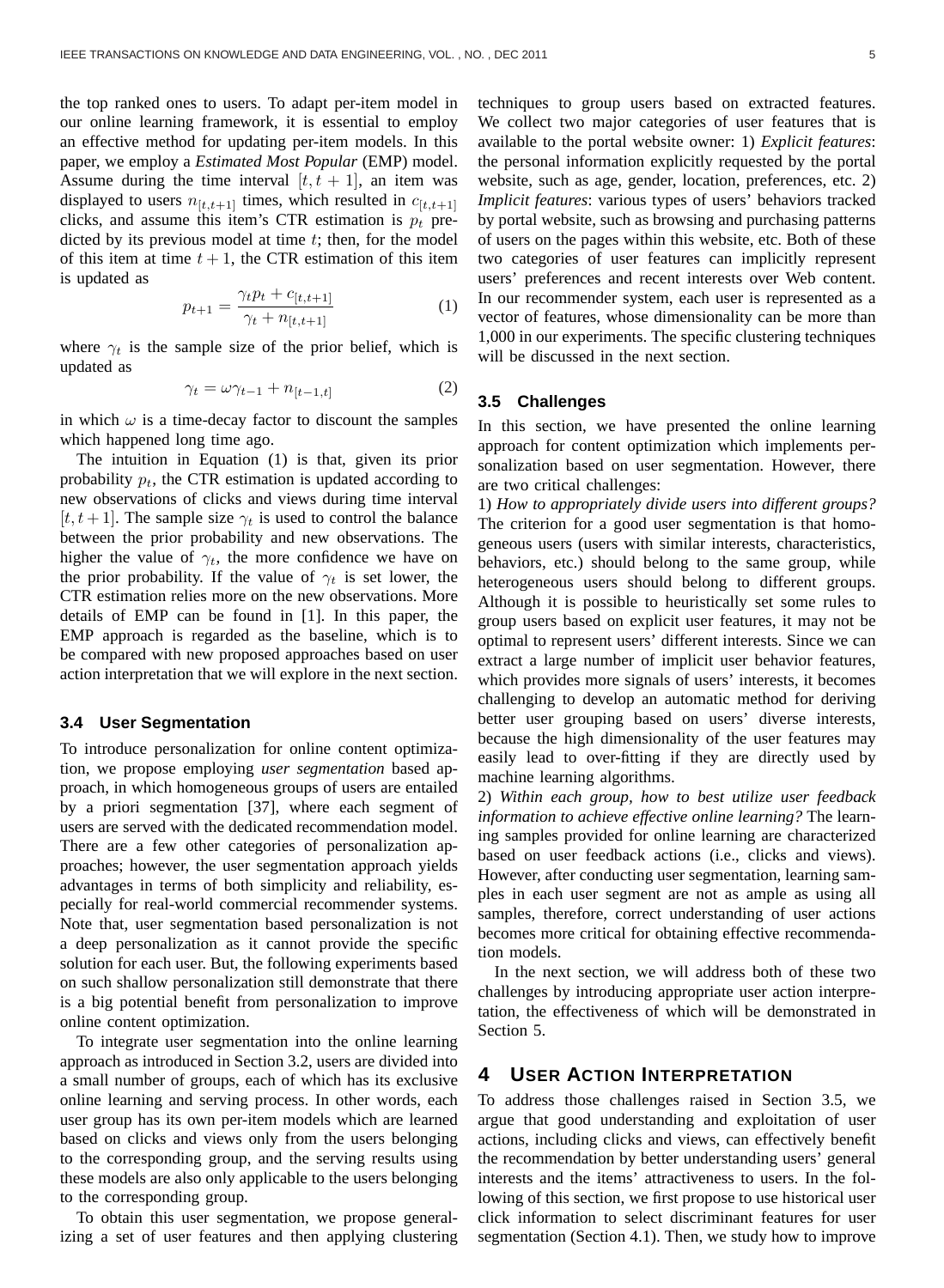online learning based on more accurate interpretation of users' actions in terms of clicks and views with considering both user engagement and click position bias (Section 4.2).

## **4.1 Action Interpretation for User Segmentation**

To appropriately divide users into different segments, the most straightforward method is to group uses based on their explicit static features, such as demographic information (Section 4.1.1). However, this heuristic rule-based method may not be optimal since the generated segmentation is ad hoc and it ignores large amounts of implicit user behavior information which can better reflect users' interests. We propose to take advantage of the rich user behavior information, especially the history of users' clicks on the portal website, to obtain a user segmentation that results in a better serving content optimization. In particular, we will introduce two different clustering techniques for leveraging such important information.

#### 4.1.1 Segmentation by Demographic Information

Intuitively, users with the same demographic features, such as age and gender, are likely to have the similar interests. Accordingly, the straightforward approach for user segmentation is to group users based on combination of several demographic features which are provided as profiles to the portal website by users themselves. In this paper, we apply both *age* and *gender* and group users into 7 segments, as illustrated in Table 1.

TABLE 1 User segmentation based on demographic features.

| Segment | Age Range and Gender                    |
|---------|-----------------------------------------|
| $f-u20$ | $10 <$ age $\leq$ 20, gender = female   |
| $f-u40$ | $20 <$ age $\leq$ = 40, gender = female |
| $f-u80$ | $40 <$ age $\leq$ = 80, gender = female |
| $m-u20$ | $10 <$ age $\leq$ 20, gender = male     |
| m-u40   | $20 <$ age $\leq$ = 40, gender = male   |
| m-u80   | $40 <$ age $\leq$ = 80, gender = male   |
| nnk     | unknown age or gender                   |

Note that, besides the information of age and gender, there are also other useful demographic features to divide users, such as location. We have conducted some primitive experiments, which also illustrate that user segmentation based on location can also benefit the recommendation performance. Due to the limited space, we will not show the details in this paper.

Overall, this heuristic segmentation approach is simple and easy to implement; however, it may not necessarily be optimal since 1) the demographic information users filled as profiles on the portal website may be noisy or fictitious, and 2) such segmentation may not be fine-grained enough for the purpose of personalized recommendation. In the following of section, we will propose to leverage user behavior information, which we believe can be a better indication for users' interests on the Web, to build a user segmentation so as to better serve content optimization.

## 4.1.2 Unsupervised Clustering

When users surf on the Web, there is plenty of information about user's behavior on the content displayed to them. Although the interactions between the user and the content items vary depending on the types of content items involved, we can always observe or generalize some behavioral patterns from user side. For a content item posted on a Web page, a user may click to see more details. Based on the log of users' actions on a commercial portal website, we can extract several thousand binary features describing users' behavior patterns. Such rich user behavior information can provide implicit signals for indicating users' interests which can improve the performance of personalized content optimization.

Intuitively, users with similar behavior patterns are more likely to have the similar interests. Thus, we can define a feature vector for each user by using those binary features. However, due to the large number of binary features from the commercial portal website, we first attempt to reduce the dimension of user features by doing feature selection. The straightforward method is to select features based on *support*, which means the number of samples having the feature. Only the features of high support above a prefixed threshold, e.g. 5% of the population, will be selected.

In this paper, we propose another feature selection method by utilizing users' click behavior on the module served by our recommender system. In particular, we first select a set of items which have been clicked by users in this content module during a certain period. Then, we can generate a feature vector of each item by aggregating the feature vectors of users who ever clicked the item in the certain period. After that, we normalize each dimension of the feature vector across different items. Finally, we can select those feature dimensions whose respective highest normalized value is above a prefixed threshold. We consider that this new feature selection method can be more effective since the selected ones are more important to those users who have more engagement on the certain content module rather than the whole set of users.

After selecting a set of important behavior based features, we can define each user in this new feature space and then apply unsupervised clustering method, e.g. k-means, to cluster users. The clustering output will form the segmentation for users.

## 4.1.3 Tensor Segmentation

A more sophisticated approach [11], tensor segmentation, has demonstrated its effectiveness for conjoint analysis, which is a method in market research to measure how customers with different preference value different features of the product or service. Since tensor segmentation is a scalable conjoint analysis technique to learn the user preference in the presence of user features and product characteristics, by viewing content items as the product in conjoint analysis, we can apply this technique for user segmentation in our study.

The basic idea of the tensor segmentation is as follows. Denote a user by a user feature vector  $x_i$ , a content item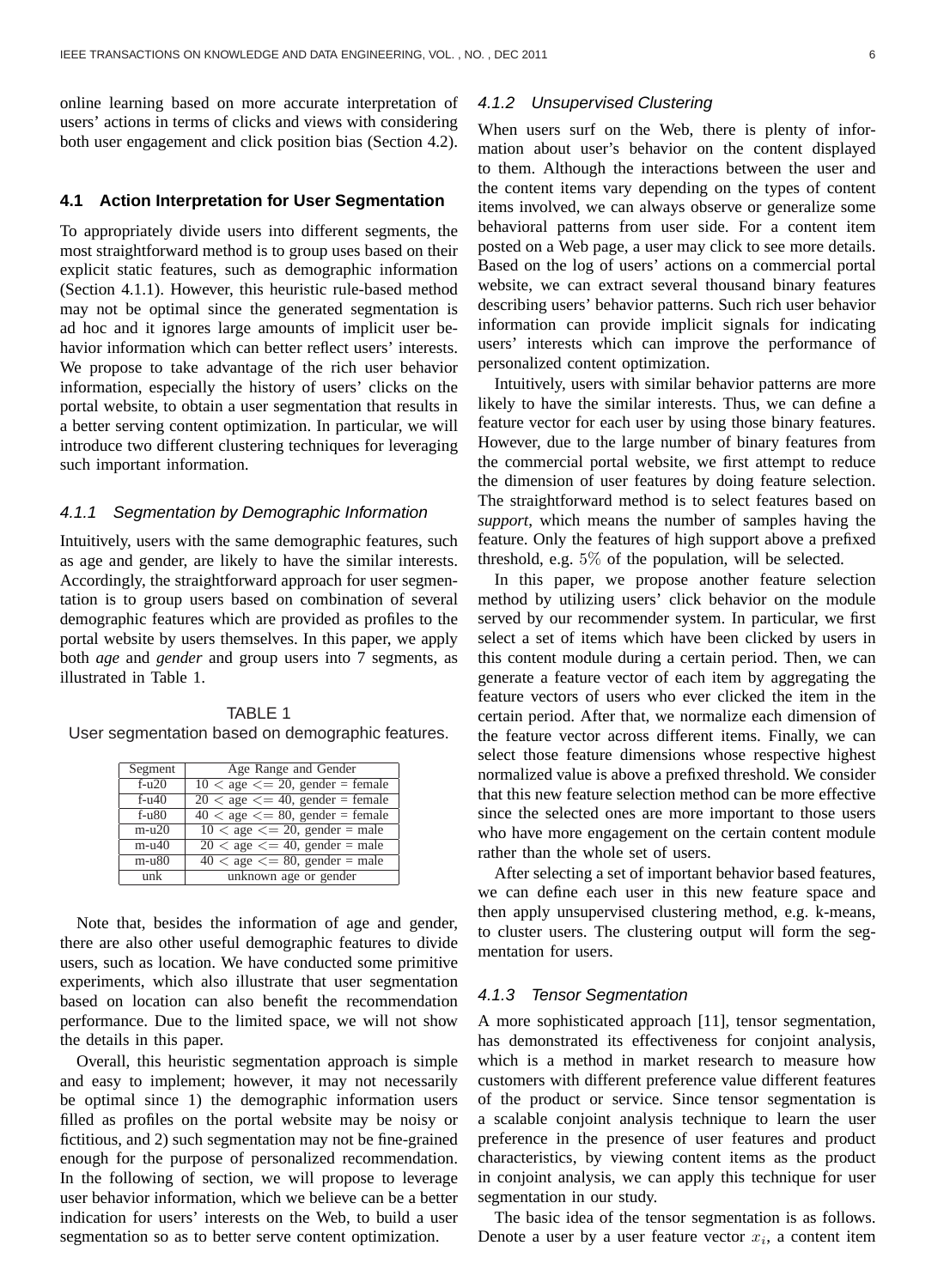by an item feature vector  $z_j$ , then a tensor product of the user,  $x_i$ , and the content item,  $z_j$ , is defined as

$$
s_{ij} = \sum_{a}^{|z_j|} \sum_{b}^{|x_i|} w_{ab} x_{i,b} z_{j,a}.
$$

It can be simplified as vector-matrix multiplication as

$$
s_{ij} = x_i^T W z_j,
$$

where W is a  $|x_i|$  by  $|z_j|$  matrix, which is also known as a bilinear model and has been extensively studied in the literature [9], [34];  $s_{ij}$  represents the indicator of the correlation between the user and the item, which can be conveniently related to the response,  $r_{ij}$  (i.e. click or not), of the user  $x_i$  on the content item  $z_j$  by logistic regression as

$$
p(r_{ij}|s_{ij}) = \frac{1}{1 + e^{(-r_{ij}s_{ij} + \iota)}}
$$

where  $\iota$  is the global offset to deal with highly imbalanced click/view events.

In the solution of [11], user-specific bias  $\mu_i$  and queryspecific bias  $\gamma_i$  were introduced. Thus the tensor indicator  $s_{ij}$  is transformed into

$$
\hat{s_{ij}} = s_{ij} - \mu_i - \gamma_j.
$$

we can easily obtain the matrix  $W$  by solving the logistic regression problem. After matrix  $W$  is available, any user x can be projected to new feature space as  $W<sup>T</sup>x$ , a vector with length of  $|z_i|$ . In the new feature space with the same dimension as content items, a clustering algorithm can be applied to the transformed user feature vector to obtain the user clusters. We utilize the K-means algorithm on transformed user feature vectors to generate user clusters.

Note that, in contrast to traditional unsupervised clustering techniques, the tensor segmentation is a supervised method in the sense that it takes advantage of users' responses (i.e. click or not) to various content items as labels to infer users' interests under the semantic feature space of content items.

#### **4.2 Action interpretation for online learning**

As introduced in Section 3.2, the online learning algorithm relies heavily on user clicks and views, which are critical for developing effective content optimization. For a candidate item, its CTR is estimated based on the number of clicks and views for this item (Equation 1), which implies that correct interpretation of user actions is important since click/view samples are derived from the user actions logged by the portal website. Along this direction, we address two important factors in this section, including *user engagement* and *position bias*.

#### 4.2.1 User Engagement

As shown in Figure 1, there is usually more than one content recommendation module on portal website. Different content modules are likely to compete with each other on a densely packed interface such as the frontpage of the portal website. Therefore, one user visit on the portal website may

not necessarily mean the user is really engaged in all the content modules displayed to the user. Here, engagement means that the user examined or at least partly examined recommended content. For example, when a user visits the Yahoo! frontpage as shown in Figure 1, it is possible she totally ignores the displayed Trending Now module contents as she may be attracted by the contents of other modules such as Today module, or she directly goes for other services such as search and e-mail.

For a recommendation module, accurate CTR estimation should be based on the events where users were really engaged in this module, instead of all the events where the contents of this module were merely displayed to the users. In our work, we identify three categories of events regarding user engagement:

- **Click event**: *click event* is an event where the user clicked one or more items in the module after she opened the web page. In a click event, the user is engaged in the module under study because she must have examined at least some of items recommended by the module. Note that one click event consists of the user's click on one item and her views on other items along with it. Obviously, click events is useful for CTR estimation.
- **Click-other event**: *click-other event* contains at least one action on other application/modules in the interface (such as clicking items displayed by other modules, doing search in search box, etc). Obviously, click-other events should be excluded from being used for CTR estimation.
- **Non-click event**: besides click events and clicks-other events, there are also *non-click events* in which users had no action such as click or search after they opened the web page. For a non-click event, unlike click event or click-other event, it is not straightforward to determine whether or not the user actually examined the module under study as usually the system cannot track user's eyes. However, based on user's historic behaviors, it is still possible to deduce if the user intends to examine the module or not. Intuitively, if a user often clicked the module under study in the past, it implies this user is interested in this module so that it is likely she actually examined the module in the latest event. For a user, we can check the number of clicks on the module during a specified length of past period and use such click number to present the prior probability that this user actually examined the module in the event.

## 4.2.2 Position Bias

For an item, we attempt to aggregate its clicks/views at all positions for CTR estimation; otherwise, the samples at a single position may not be enough for reliable estimation. As introduced in Section 3.2, item CTR estimation is based on the click/view counts by Equation (1), in which all the clicks are treated equally. However, click position should also be taken into consideration.

In the example of the Yahoo! Trending Now module, there are always ten recommended queries that are dis-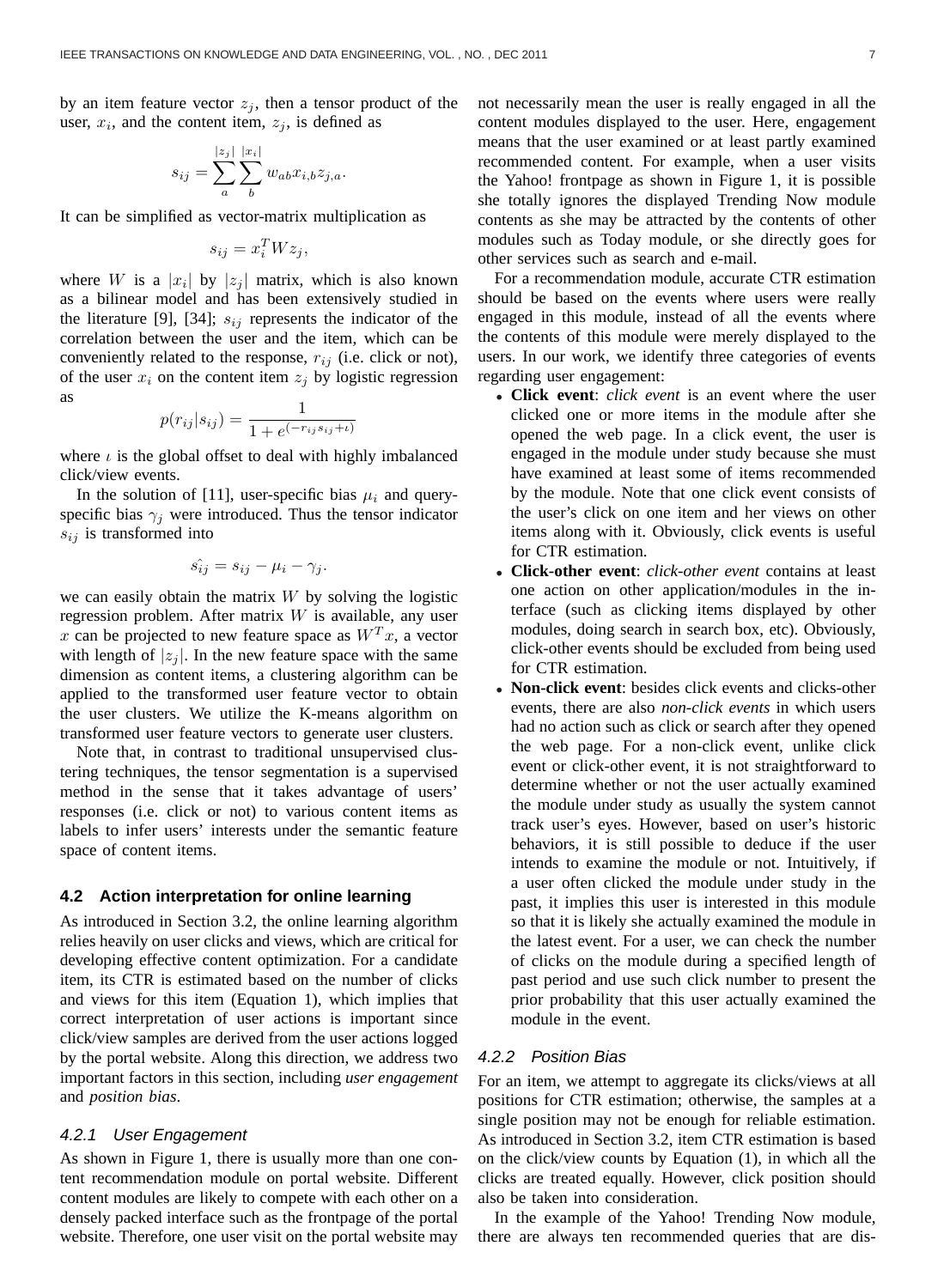

Fig. 3. Relative CTRs at different positions in random learning bucket.

played to users (shown in Figure 1). When an item is displayed at different positions, the probability that it will be clicked is different. Figure 3 illustrates this position bias effect in random learning bucket (not serving bucket). We collect random learning bucket data (Section 3.2) from the Yahoo! Trending Now module during a period of one month, and compute average CTR values at different positions. For the purpose of confidential information protection, we only show relative CTR values, which are obtained by dividing CTR values with the CTR value at Position 1. We observe that moving from top to bottom (Position 1, 2, 3, . . ., 10), the CTR values drops monotonically. Note that the candidate queries in the random learning bucket are randomly displayed at any position. Therefore, the CTR variation at different positions reflects the fact that an item's click probabilities is affected by position.

There are at least two factors that may lead to such position bias: 1) an item displayed at different positions may have different probabilities of being examined by users; 2) if a user examines an item at bottom positions, the probability that she clicks this item is lower than the case that this item is displayed at top positions. This is because when the item is displayed at bottom positions, users may have less confidence that this item is high quality. We call this phenomenon *position decay factor*. More specifically, for an item that is displayed to the user at Position  $j$ , the probability that the user will click this item is

$$
P(\text{click} \mid \text{pos} = j) = \alpha_j P(\text{exam} \mid \text{pos} = j) P(\text{click} \mid \text{exam})
$$
\n(3)

where  $P(\text{click} \mid \text{exam})$  is the probability that the item is clicked if it is examined by the user and it is position independent.  $P(\text{exam} | \text{pos} = j)$  is the probability that the item is examined by the user if it is displayed at Position j and  $\alpha_i$  is the position decay factor. As it is difficult to decouple the two factors  $\alpha_j$  and  $P(\text{exam} \mid \text{pos} = j)$ , we re-write as

$$
P(\text{click} \mid \text{pos} = j) = \beta_j P(\text{click} \mid \text{exam}), \quad (4)
$$

so that only  $\beta_j$  is position dependent, which we call the *position prior factor*. Usually the closer the position to bottom, the lower the value of  $\beta$ , as shown in Figure 3.

It is obvious that the CTR estimation in Equation 1 is for the position-independent CTR  $P(\text{click} \mid \text{exam})$ . Therefore, in Equation (1), when a click at Position  $i$  is to be

incorporated into the model, we need to overweight this click sample by  $\frac{\beta_1}{\beta_j}$ . To estimate relative position prior factor  $\frac{\beta_1}{\beta_j}$ , we can accumulate a period of historical data in the random learning bucket as we did for Figure 3, then use the average CTR values at different positions to compute:

$$
\frac{\beta_1}{\beta_j} = \frac{\overline{\text{CTR}_1}}{\overline{\text{CTR}_j}}.\tag{5}
$$

where  $\overline{CTR}_i$ , the average CTR at Position j is the approximation of  $E_{q,t}(\text{CTR}_{q,t,j}).$ 

# **5 EXPERIMENTS**

In this section, we design experiments to validate our proposed approaches, i.e., action-interpretation-based user segmentation (Section 4.1) and online learning with considering action interpretation, including user engagement and position bias (Section 4.2), can improve the performance of content optimization. We first describe the datasets from a commercial portal website and evaluation metrics in Section 5.1. Then, we report the offline results of a largescale evaluation for our proposed approaches in Section 5.2, Section 5.4 and Section 5.3. In Section 5.5, we introduce our online test results on real user traffic. This is also called *bucket test*, in which different models are applied simultaneously to real user visit traffic, but they are all limited in small parts of the whole traffic, respectively. Such *bucket test* enable us to compare performance of different models by observing their respective recommendation results in different small parts of user visit traffic. Finally, we take further discussion in Section 5.6.

#### **5.1 Setup**

## 5.1.1 Data Set

To validate our proposed approaches, we conduct experiments on the data from a real-world content recommendation module, i.e. the Trending Now module on the Yahoo! frontpage (as shown in Figure 1). We collected events in terms of *views* and *clicks* from a *random learning bucket* of the Trending Now module during ten days from November 30th, 2010 to December 9th, 2010. The pool of candidate items may change multiple times during each day. To protect privacy, all the users are anonymized in this dataset.

As introduced in Section 3.2, in the *random learning bucket*, candidate queries are randomly selected and displayed to users at all of positions with equal chances. An event records a user's action on the served content items (i.e. trending queries) on the Trending Now module, which is either "*view*" or "*click*". More specifically, we represent each event *e* as a set of tuples:

$$
e = \langle u, t, q, p(q), a \rangle, \ p = 1, 2, \dots, 10
$$

where  $u$  denotes the user,  $t$  represents the time stamp for this event, q is the served query,  $p(q)$  denotes the position at which the trending query  $q$  is displayed (there are ten positions on the Trending Now module),  $a$  represents the action which is either *view* or *click*. As discussed in Section 4.2, one logged *view* event *e* only means that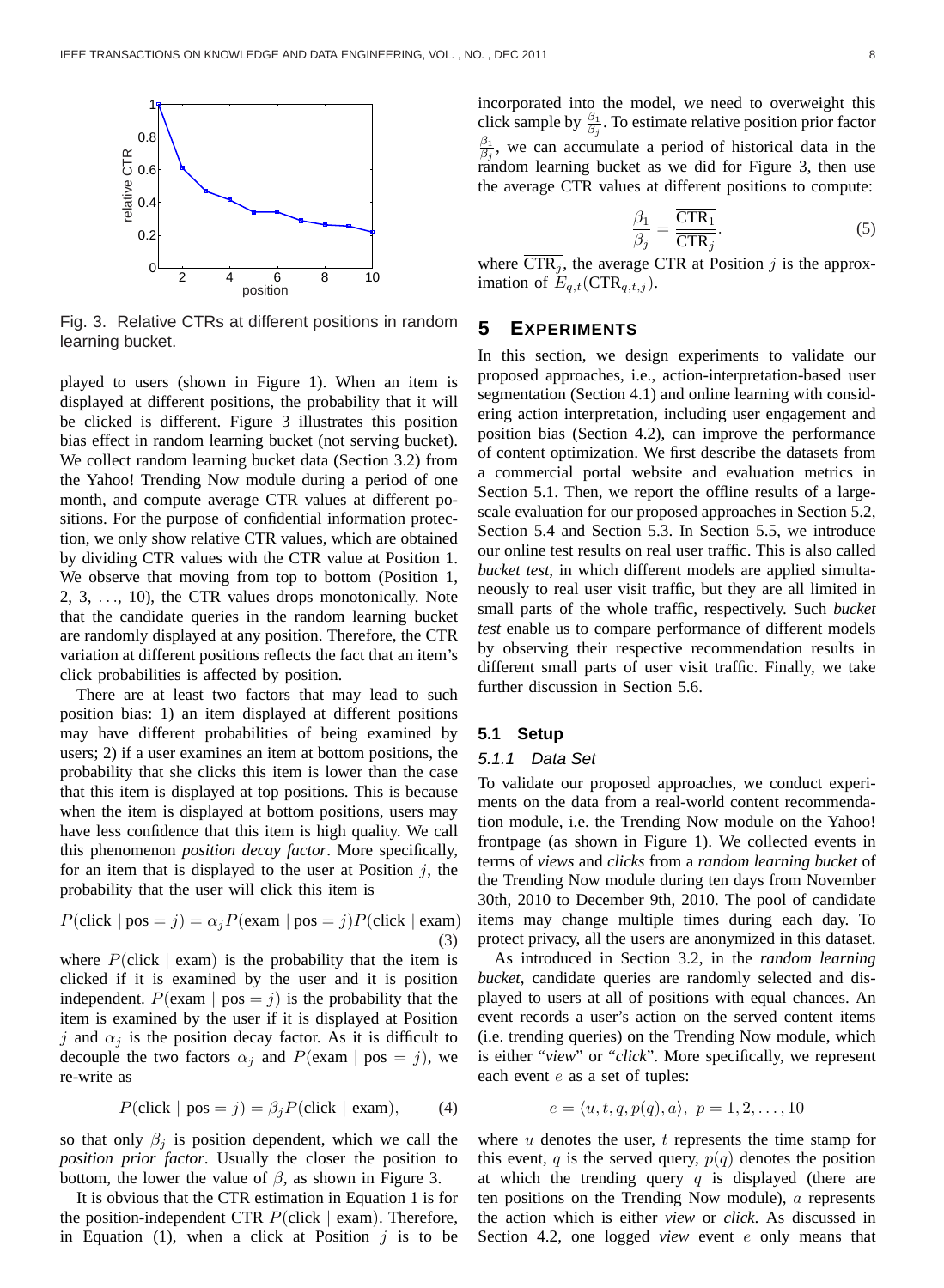## TABLE<sub>2</sub>

An illustrative example for evaluation metric (precision) computation. For an actual event in the random learning bucket, Item 1 was ranked at Position 1 and clicked by the user. For  $Model_1: precision_1 = 1$ ,  $precision_2 = 1$ ,  $precision_3 = 1$ ,  $precision_4 = 1$ , and  $precision_5 = 1$ ; while for  $Model_2: precision_1 = 0$ ,  $precision_2 = 0$ ,  $precision_3 = 1$ ,  $precision_4 = 1$ , and  $precision_5 = 1$ . Model<sub>1</sub> is regarded as a better model as the clicked item is ranked higher by  $Model_1$ .

| actual ranking | predicted ranking<br>by Model 1 | predicted ranking<br>by Model 2 |
|----------------|---------------------------------|---------------------------------|
| 1 (clicked)    |                                 |                                 |
|                |                                 |                                 |
|                |                                 |                                 |
|                |                                 |                                 |
|                |                                 |                                 |
|                |                                 |                                 |

the query q was displayed to the user  $u$ , who did not necessarily examine the query. In the whole dataset, there are totally several hundreds of millions of events with multiple millions of unique users.

#### 5.1.2 Evaluation Metrics

Before we apply a new model to the production system with real user traffic, we need to evaluate different candidate models by some offline experiments. In our offline experiments, we simulate the online learning procedure as illustrated in Figure 2: all per-item models at time  $t$  are updated based on the click/view samples during the latest 5-minute interval  $[t - 1, t]$  in the *random learning bucket*; the updated models are then applied to the candidate items during the next time interval  $[t, t+1]$  so that we use the item ranking predicted by the updated models. For the clicks that actually happened during  $[t, t + 1]$  in the *random learning bucket*, the evaluation metric is computed by comparing these actual clicks with the predicted ranking. Intuitively, a good modeling approach should lead to high correlation between the actual clicks and the predicted ranking. 1 civistical  $\frac{1}{2}$  civistical  $\frac{1}{2}$   $\frac{1}{3}$   $\frac{1}{2}$   $\frac{1}{3}$  Fig. 4. Relative precision gain by varies.<br>
the uptery q was slapslyed to the user  $v_x$  who did not  $\frac{5}{2}$ . The minimizal change of the contin

More specifically, for those clicks that actually happened at Position 1 in the *random learning bucket*, we define  $precision_i$  as the number of the clicked items that are ranked at Position from 1 to i by the model prediction. Table 2 illustrates two examples for such precision computation. Note that the reason we only use the clicks at Position 1 for evaluation is that the clicks on other positions should be counted with more weight due to position bias, so it is more straightforward to use clicks at Position 1 for evaluation. To protect business-sensitive information, we report only relative precision, instead of precision itself.

In the following experiments, we evaluate different methods for obtaining the per-item models on the Trend Now dataset described in Section 5.1.1. By following the online learning simulation procedure during the 10-day period, the overall precision values are computed by aggregating the precision of recommendation in each of the 5-minute time



Fig. 4. Relative precision gain by various user segmentation methods over the baseline, conducted on the original dataset.

#### 5.1.3 Methods Compared

To evaluate the effectiveness of user segmentation boosted content optimization, we compare the following methods:

- **EMP** (baseline, Section 3.2): In this method, we adopt estimated most-popular model without any user segmentation.
- **EMP-agegender** (Section 4.1.1): In this method, we generate a user-segmentation-based on age-gender features. We group users into 7 segments, as illustrated in Table 1. For each segment, we train separate EMP models.
- **EMP-kmeans** (Section 4.1.2): In this method, we apply unsupervised clustering, i.e., k-means, to group users based on their behavior features, and the feature set is selected based on feature values normalized across all candidate trending queries. For each user segment, we adopt separate EMP models. In the following experiments, we test results by setting  $k$  as 10 and 20, respectively.
- **EMP-tensor** (Section 4.1.3): In this method, we employ the tensor segmentation technique to group users into different segments. Then, we train separate EMP models for each user segment. In our experiment, the number of segments is set to 10 for this method.

In the following of this section, we conduct the experiments on the dataset described in Section 5.1.1. The model learning will be based on either all the events, or only on click events. Recall in Section 4.2.1, a click event means the user clicked one or more items in the module in this event, which implies user's high engagement.

#### **5.2 Effects of user segmentation**

To learn user segmentation (Section 4.1) for EMP-kmeans and EMP-tensor, we use another older dataset with fourteen days (from November 1st, 2010 to November 14th, 2010) to select user features as described the beginning of Section 4.1.2.

Figures 4 and 5 demonstrate the relative precision gain of various user segmentation methods over the baseline EMP model, conducted on the original dataset and on the dataset with only *click events*, respectively. From these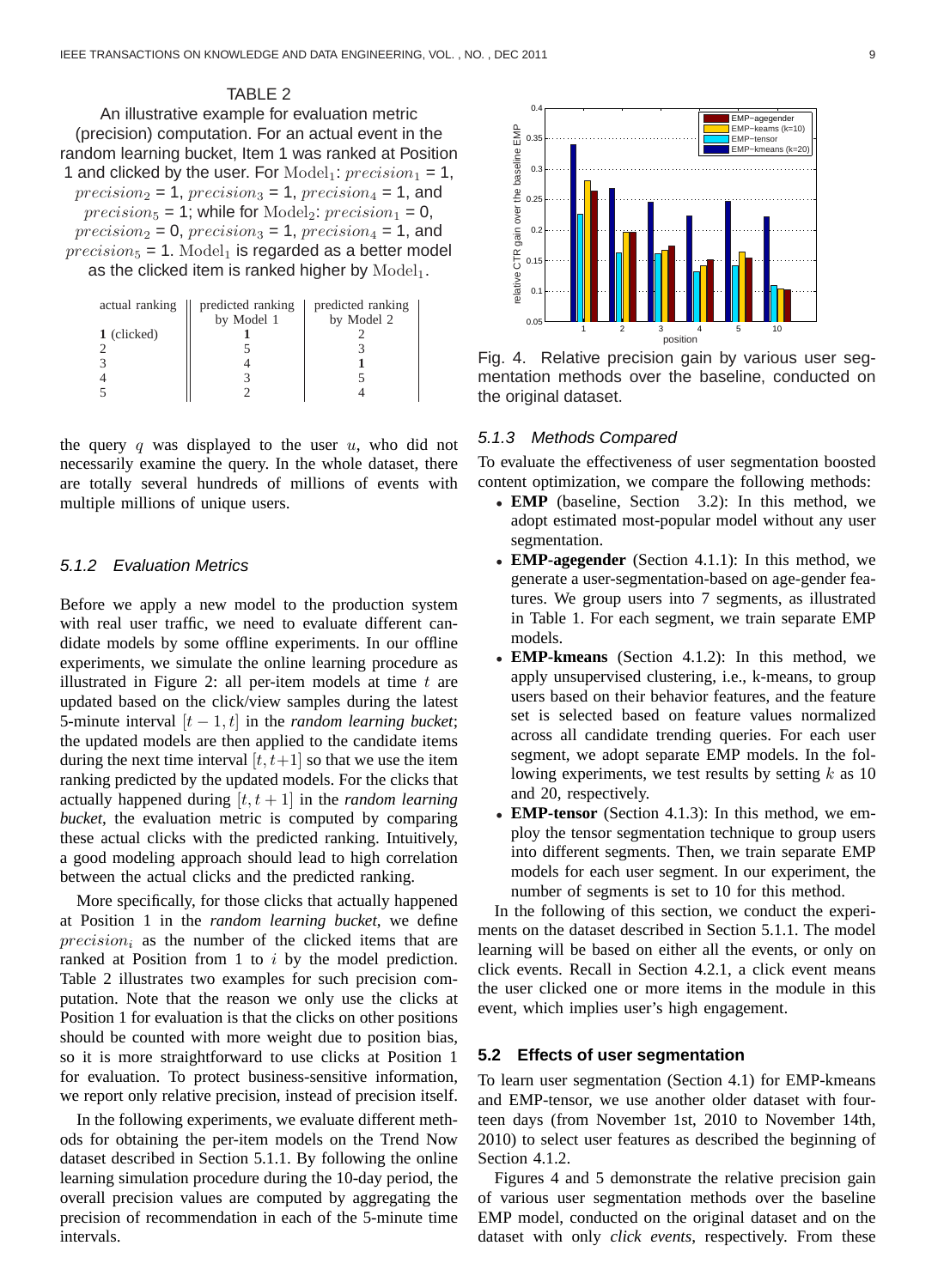

Fig. 5. Relative precision gain by various user segmentation methods over the baseline, conducted on the dataset with only click events.



Fig. 6. User segments' preferences on selected item topics in the five example user segments. Each square's gray level indicates the preference of a segment on the corresponding topic, from white (like) to black (dislike).

figures, we can find that all the user segmentation methods can outperform the baseline model on both datasets. Furthermore, the user behavior-driven segmentation methods, **EMP-kmeans** and **EMP-tensor**, can reach much better performance than **EMP-agegender** where user segmentation is based on static demographic features. And, when the number of segment is set to 20, **EMP-kmeans** can increase the performance significantly over **EMP-kmeans** and **EMP-tensor** with number of segments set to 10. We expect that **EMP-tensor** will perform much better if we use 20 segments during training. However, due to the tight dependency on human editorial data as well as high computational cost at the learning stage , we determine **EMPkmeans** is a practical method estimating CTR. Thus, in the following experiments, we will employ **EMP-kmeans** with 20 segments as our user segmentation method by default. Eq. 6. Realt is the second of the sequence of the baseline and the set of user segments of the baseline pair and the set of the set of the set of the set of the set of the set of the set of the set of the set of the set o

To further explore the effects of the level of personalization, we perform a study on its influence on the performance gain by user segmentation methods. In particular, we evaluate the performance of personalized recommendation against varying number of user segments. Figure 7 reports the relative precision gains of **EMP-kmeans** over the



Fig. 7. Relative precision gain of EMP-kmeans over the baseline against varying number of user segments.

which is conducted on the original dataset. From this figure, we can see that the performance of **EMP-kmeans** increases when the number of user segment raises from 5 to 30; however, if the number of user segment keeps increasing, the performance of **EMP-kmeans** will decline. Such result indicates that higher level of personalization can give rise to increasing performance for online recommendation; nevertheless, when the number of user segment keeps increasing, the amount of learning samples for each user segment becomes sparse, which will hurt the performance of the learned recommendation model conversely.

To visualize the characteristics of different user segments generated by **EMP-kmeans** when  $k$  is set as 20, we utilize the centroid of each user segment in the feature space as a representative to illustrate each segment's preference on item topics. The centroids in the space of item topics are presented in Figure 6 as a heat-map. The gray level indicates users' preferences, from *like* (white) to *dislike* (black). We only show five example user segments and their preferences on eight example item topics in this figure. From this figure, we can find that different user segments generated by **EMP-kmeans** imply variant preferences.

TABLE 3 Relative precision gain when training only on click events over training on original whole dataset.

| Model             | $prec_{1}$ | $prec_{2}$ | $prec_{2}$ | $prec_A$  | $prec_{10}$ |
|-------------------|------------|------------|------------|-----------|-------------|
| <b>EMP</b>        | 1.81%      | $-1.57\%$  | $-1.79\%$  | $-3.65\%$ | $-1.72%$    |
| EMP-agegender     | 16.23%     | 16.07%     | 15.41%     | 13.65%    | 12.58%      |
| <b>EMP-kmeans</b> | 20.54%     | 22.05%     | 26.39%     | 26.50%    | 22.44%      |
| EMP-tensor        | 22.86%     | 24.33%     | 21.02%     | 22.20%    | 19.79%      |

In this experiment, we also compare the CTR prediction performance between using the original dataset and using the data with only *click events*, i.e. only the users' clicks and their views along with one click. Table 3 presents the relative precision gain of the model trained on dataset with only *click events* over that trained on original whole dataset. From this table, we can find that excluding those *non-click events* and *click-other events* from training set can boost the performance of the CTR prediction especially when used together with segmentation methods. Interestingly, however, there is very little difference for baseline EMP model and it performs even a little worse if only using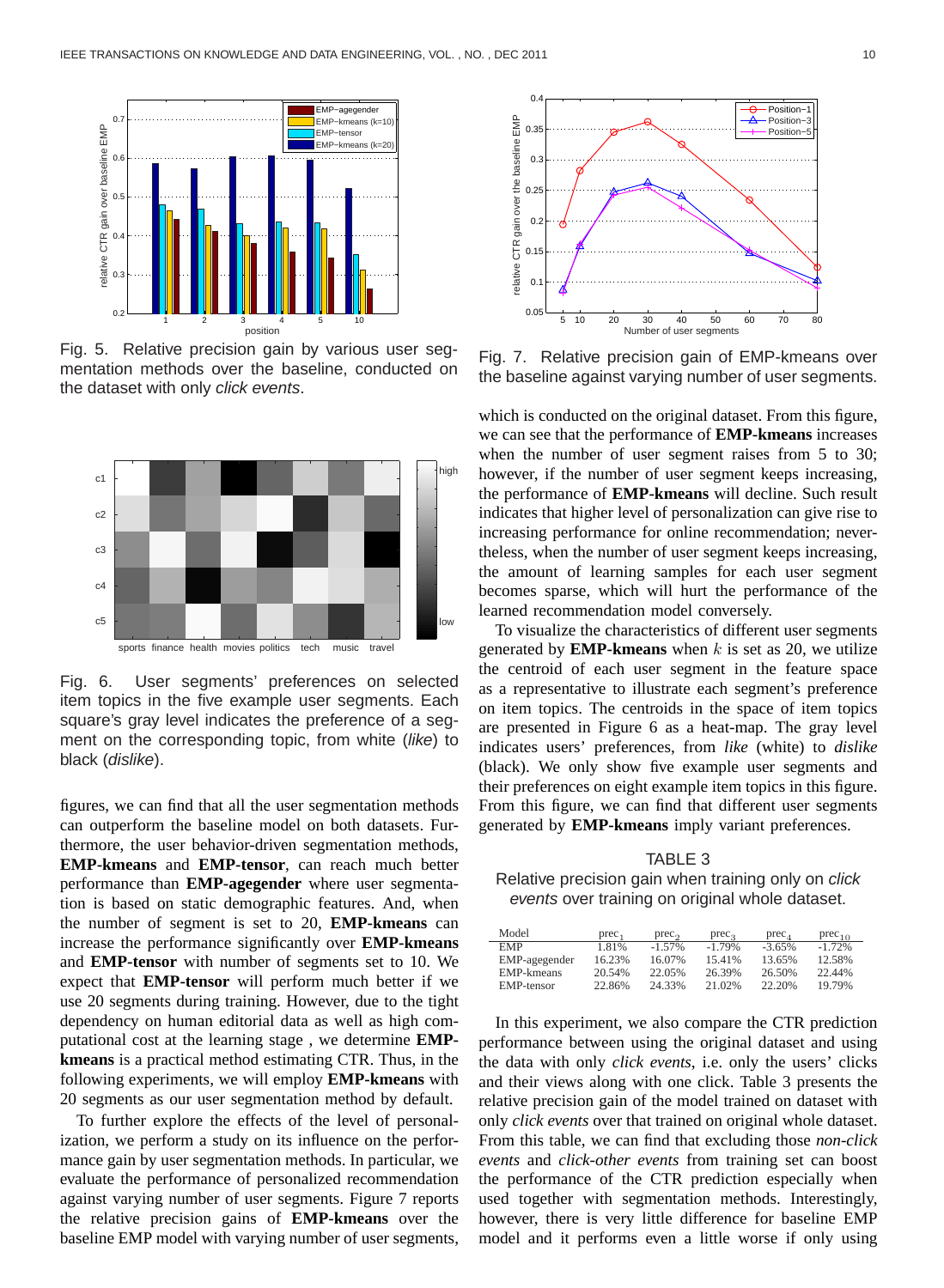*click event* for training. We can also observe that excluding *non-click events* and *click-other events* can improve performance further if the user segmentation is more accurate for personalized recommendation, which can further indicate that users with higher engagement in the content module are more essential for learning the recommendation model with higher level of personalization. Since there is no personalization for the baseline EMP, excluding those *nonclick events* and *click-other events* from training set can give extremely limited help to performance. In the following experiments, we will conduct more experiments to further demonstrate how user engagement is a critical factor for the effectiveness of personalized recommendation.

### **5.3 Effects of user engagement**

We now explore effects of different types of user engagement (Section 4.2.1) on our online learning approach. As shown above, we have evaluated the recommendation performance if using only *click events* for model learning. In this section, we will first analyze the effects of *clickother events* by measuring the performance of the recommendation model which excludes all *click-other events* for model learning. Table 4 demonstrates the relative precision



| Model      | $prec_{1}$ | $prec_{\alpha}$ | $prec_{2}$ | $prec_A$ | $prec_{10}$ |
|------------|------------|-----------------|------------|----------|-------------|
| EMP-kmeans | 11.11%     | 7.05%           | 8.22%      | 7.70%    | 5.46%       |

gains when training without *click-other events* over training on original whole dataset. This table clearly shows that excluding *click-other events* can improve CTR estimation.

As discussed in Section 4.2.1, besides *click events* and *click-other events*, there are also *non-click events* in which users had no action after they opened the Yahoo! frontpage. Unlike *click events* or *click-other events*, it is not straightforward to determine whether *non-click events* are useful for CTR estimating. We hypothesize that the utility of such event highly depends on the corresponding user's previous engagement on the module. The intuition is that if a user previously had higher *click* engagement on a content module, it is more likely she will examine the module in a future event.

To validate our hypothesis, we evaluate the performance of **EMP-kmeans** by gradually excluding the *non-click events* based on the number of clicks the corresponding user generated during a specified length of time. Figure 8 illustrates the precision values at Position 1, compared with another **EMP-kmeans** method which randomly excludes the same number of users. Note that, in this experiment, we have pre-processed the training data by removing all *click-other events*, and we will never exclude any user who has ever engaged in a *click events*. From this figure, we can find that gradually excluding *non-click events* based on users' previous number of clicks performs better than



Fig. 8. Relative precision gain when training with data after excluding some non-click events over training with data excluding only click-other events (using EMPkmeans).

previous engagement is a good signal to judge the users' potential engagement in future events.

the effectiveness of personalized recommendation.<br> **Eq.** 8. Relative operation with the actual operation and the containing spin when training and the containing or the containing or the syle of different types of user ca Furthermore, we compare the performance of all three types of user engagement. As shown in Figure 8 and Table 4, exclusion on some *non-click events* can benefit more to the recommendation performance than exclusion on only *click-other events*. After comparing Table 4 with Table 3, we can find that **EMP-kmeans** perform better when training only on *click events* rather than training with excluding *click-other events* and some *non-click events*. We hypothesize that, even after excluding *click-other events* and *non-click events*, there are still a lot of view samples that do not contribute to the recommendation model; but, **EMP-kmeans** trained only on *click events* can remove all of these non-useful view samples so as to improve the recommendation model. However, training only on *click events* may also remove some useful view samples at the same time. The experiments in the next subsection (e.g. Figure 9) will verify our hypothesis.

## **5.4 Effects of position bias**

According to all the above experiments, we have proved that using click event data is the most effective way for online learning based on user segmentation model. Therefore, we use click event data to validate the position bias approach in this section. As discussed in Section 4.2.2, we use relative average CTR values provided in Figure 3 to estimate position weights for learning samples.

Table 5 shows the result by position-weighted approach. From the table, we can find that, although precision $<sub>1</sub>$  is</sub>

TABLE 5 Position-weighted result over equal sample result.

| Model             | $_{\rm prec}$ | $prec_{\alpha}$ | $prec_{\alpha}$ | $prec_A$ | $prec_{10}$ |
|-------------------|---------------|-----------------|-----------------|----------|-------------|
| position weighted | $2.3\%$       | $-0.4\%$        | $-0.9\%$        | $-0.1\%$ | $-0.2\%$    |

improved by 2.3% over the baseline where all learning samples are equal weighted, the improvement is not significant especially because precision values at other positions are hurt.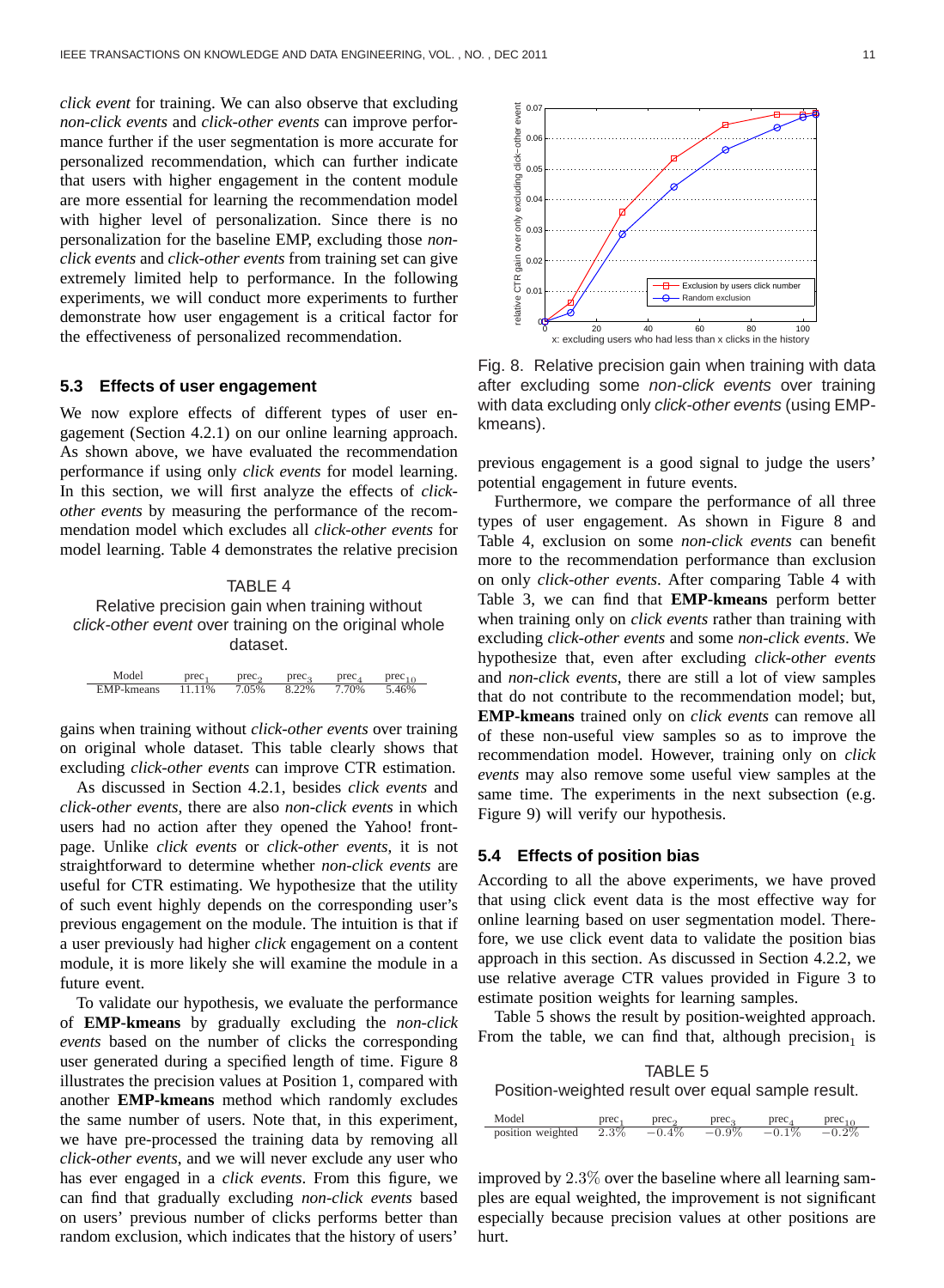

Fig. 9. Relative precision gains by removing view samples at the positions close to bottom.

We consider that there are two reasons for this observation. First, since the average CTR value is estimated over different queries and different time, as shown in Equation 5, the CTR variations regarding different queries at different times are quite large. Moreover, as we use *click events* data for learning, it implies that the user must have examined the clicked item in the event. Therefore, the probability that an item located at Position  $j$  has been examined by the user (i.e.  $P(\text{exam} \mid \text{pos} = j)$  in Equation 3) does not only depend on the prior position weight but also the context of this item in the specific event, such as the items located right at the previous or next position. Hence, the estimation of  $P(\text{exam} \mid \text{pos} = j)$  should incorporate the click context in addition to the prior position weight.

We also try another empirical approach based on the intuition that the closer an item is located to the bottom position, the more likely it is ignored by users. Therefore, we remove view samples at a few positions that are close to bottom position. We try removing views at Position 10, Position 9 and 10, Position 8, 9 and 10, and so on, until we remove the view samples at all positions. Figure 9 shows the precision results by these different view sample removal strategies. We observe that removing view samples at Position 10, 9, 8, and 7 yields best precision at position 1. With more positions' view samples removed, the result becomes worse as the quality of view samples is too limited despite the higher quality of view samples.

Comparing the results using the position weighted approach with those using the view sample removing approach, the position weighted approach does not yield significant advantage, which also implies that CTR variations regarding different queries at different times are large.

#### **5.5 Bucket test results**

Beyond the simulation results we previously presented, we conduct online-test regarding the proposed models on real users. The online-test is called *bucket test*, in which different models are applied simultaneously to real user visit traffic, but they are all limited in small parts of the whole traffic, respectively. Such *bucket test* enable us to



Fig. 10. CTR comparison in bucket test at different positions, where relative CTR is computed by scaling the absolute CTR by a constant factor.



Fig. 11. CTR comparison in bucket test at 8 consecutive 6-hour time slots during 2 days, where relative CTR is computed by scaling the absolute CTR by a constant factor..

their respective recommendation results in different small parts of user visit traffic.

Fig. 3. The state is seen to assume that the comparison of the state of the state of the state performance of the state of the state of the state of the state of the state of the state of the state of the state of the sta In our experiments, we apply two models in *bucket test*, which are the **EMP** model (baseline, Section 3.2) and the **EMP-agegender** model (Section 4.1.1). Regarding learning samples for model update, **EMP** model uses all events while **EMP-agegender** model uses only click events. By offline results in Table 3, we have observed that the **EMP-agegender** model is better than the **EMP** model. Now we will compare them by *bucket test*. More concretely, we divide the whole user visit traffic into three different buckets. The first bucket is our random learning bucket, which only occupies a small amount of user visit traffic. The other two buckets are serving buckets, which rank trending queries by the **EMP** model and the **EMPagegender** model respectively, and display the trending queries to the users within the corresponding buckets. These two serving buckets have similar amounts of user visit traffic. We run the bucket test over two days, and we compare the CTRs of the two buckets. Overall, the CTR in the **EMP-agegender** model bucket is about 6.01% higher than the **EMP** model bucket.

We also compare CTRs at different positions and dif-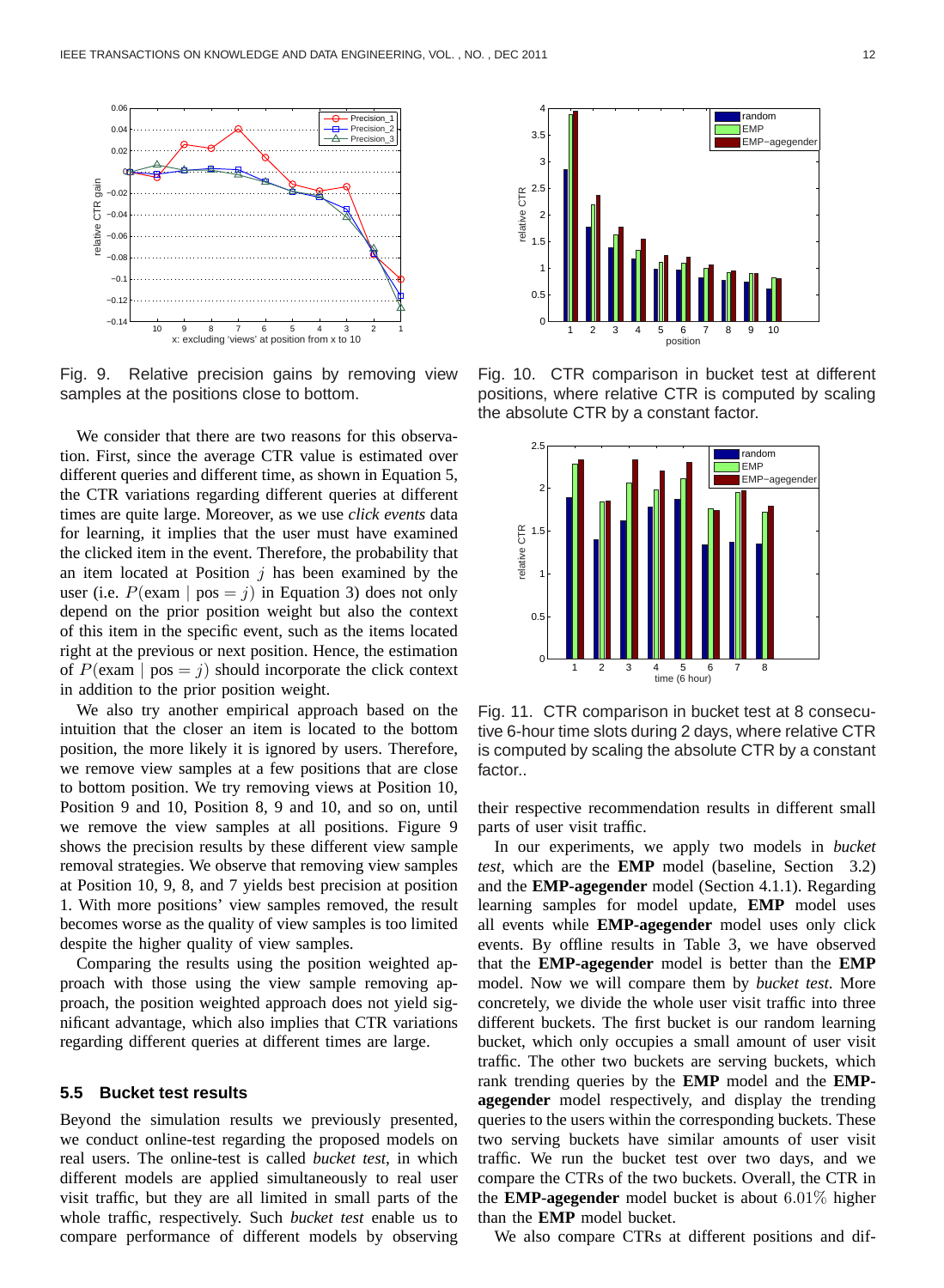ferent times, as shown in Figure 10 and Figure 11 respectively. To protect confidential information, we do not show absolute CTRs; instead, we do scaling on all CTRs by a constant scaling factor. Therefore, we can observe such relative CTRs in different buckets. In Figure 10 and Figure 11, we first observe that the random learning bucket always has lowest CTRs. This is not surprising since the purpose of this bucket is only for exploration as we discussed in Section 3.2.

In terms of the CTR improvement of the **EMPagegender** model over the **EMP** model, Figure 10 shows that the most significant improvement comes from the top positions while the improvement is less at lower positions. This trend verifies that compared with the **EMP** model, the **EMP-agegender** model presents queries at top positions which are more relevant to the users.

For the two days' test period, we divide the 48 hours into 8 consecutive 6-hour time slots. In Figure 11, we compare the CTRs of different buckets within each of these time slots. We observe that at different time slots, the improvements by the **EMP-agegender** model are different. The reason is that the content pool is changing over time. During some time slots, there are very popular items that are attractive to all users. In this case, the personalization model the **EMP-agegender** is not so effective. During other time slots, the candidate items are more appropriate for personalization so that the **EMP-agegender** model is more effective.

In future, we will also bucket-test other good models including the **EMP-kmeans** and the **EMP-tensor** model.

#### **5.6 Discussions**

We have studied a few action-interpretation-based approaches including user segmentation, user engagement and position bias. The success of user segmentation for personalization is due to the fact that the proposed clustering algorithms actually group users by interests and preferences that are implicitly demonstrated by their behaviors. Once the interest patterns are determined by clustering algorithms, a user will be assigned to a segment by her profile features. Fortunately, user profile features also highly correlate with behaviors and interests. Thus, the user segment assignment is usually reliable except when the user is new to the site so that her profile features are poor. Although K-means algorithm and tensor segmentation algorithm yield similar precision performances, the K-means algorithm is much more preferred due to its efficiency. First, it saves human labeling efforts which are expensive and unreliable. Moreover, tensor segmentation learning requires much more computation.

User engagement is another important factor. In our user segmentation model, precise action interpretation is critical for online learning as the samples in each segment are relatively sparse. In the real product, we have tested the user segmentation model using just click events. Similar to the offline results presented in previous sections, the online CTR result is also significantly improved over the non-segmentation model using all events.

Position bias is a sophisticated factor. Using fixed position weights is not very effective to further improve CTR estimation. For a click event, a strong signal is that the clicked item should be more attractive to the user than the rest of non-clicked items. However, for our per-item model approach, the CTR of each item is estimated independently by a Poisson process assumption so that such comparison information in click events are lost. While per-item model is easy for product implementation, we need to further study new models which can utilize such competing preference information.

## **6 CONCLUSION**

In this paper, we have studied a few important topics towards exploring user action interpretation for online personalized content optimization. We build a online personalized content optimization system using the *parallel-servingbuckets* framework. In this framework, we introduce action interpretation for both more effective user segmentation and better understanding on the informativeness of different user actions. In particular, we leverage users' click actions to group homogeneous users into the same segment; then, we explore the effects of a couple types of user engagement factors as well as the position bias on the online learning procedure. Large-scale evaluations on both offline dataset and online traffic of a commercial portal website demonstrate that we can significantly improve the performance of content optimization by integrating all of these user action interpretation factors into the learning process. In the future, we are interested in exploring more information about personalization, such as users' geographic location and click behaviors from Web search, and studying how to taking advantage of them to benefit content optimization.

# **REFERENCES**

- [1] D. Agarwal, B.-C. Chen, and P. Elango. Spatio-temporal models for estimating click-through rate. In *Proc. of the 18th International World Wide Web Conference (WWW)*, 2009.
- [2] D. Agarwal, B.-C. Chen, and P. Elango. Fast online learning through offline initialization for time-sensitive recommendation. In *Proc. of KDD*, 2010.
- [3] D. Agarwal, B.-C. Chen, P. Elango, N. Motgi, S.-T. Park, R. Ramakrishnan, S. Roy, and J. Zachariah. Online models for content optimization. In *NIPS*, 2008.
- [4] E. Agichtein, E. Brill, and S. Dumais. Improving web search ranking by incorporating user behavior information. In *Proc. of SIGIR*, 2006.
- [5] J. Ahn, P. Brusilovsky, J. Grady, D. He, and S. Y. Syn. Open user profiles for adaptive news systems: help or harm? In *Proc. of the 16th International World Wide Web Conference (WWW)*, 2007.
- [6] D. Billsus and M. Pazzani. Adaptive news access. In *The Adaptive Web - Methods and Strategies of Web Personalization*, 2007.
- [7] A. Broder. Computational advertising and recommender systems. In *Proc. of the 2nd ACM International Conference on Recommender Systems (RecSys)*, 2008.
- [8] G. Buscher, L. van Elst, and A. Dengel. Segmentation-level display time as implicit feedback: a comparison to eye tracking. In *Proc. of SIGIR*, 2009.
- [9] W. Chu and Z. Ghahramani. Probabilistic models for incomplete multi-dimensional arrays. In *Proc. of the 12th International Conference on Artificial Intelligence and Statistics*, 2009.
- [10] W. Chu and S. T. Park. Personalized recommendation on dynamic content using predictive bilinear models. In *Proc. of the 18th International World Wide Web Conference (WWW)*, 2009.
- [11] W. Chu, S. T. Park, T. Beaupre, N. Motgi, and A. Phadke. A case study of behavior-driven conjoint analysis on yahoo! front page today module. In *Proc. of KDD*, 2009.